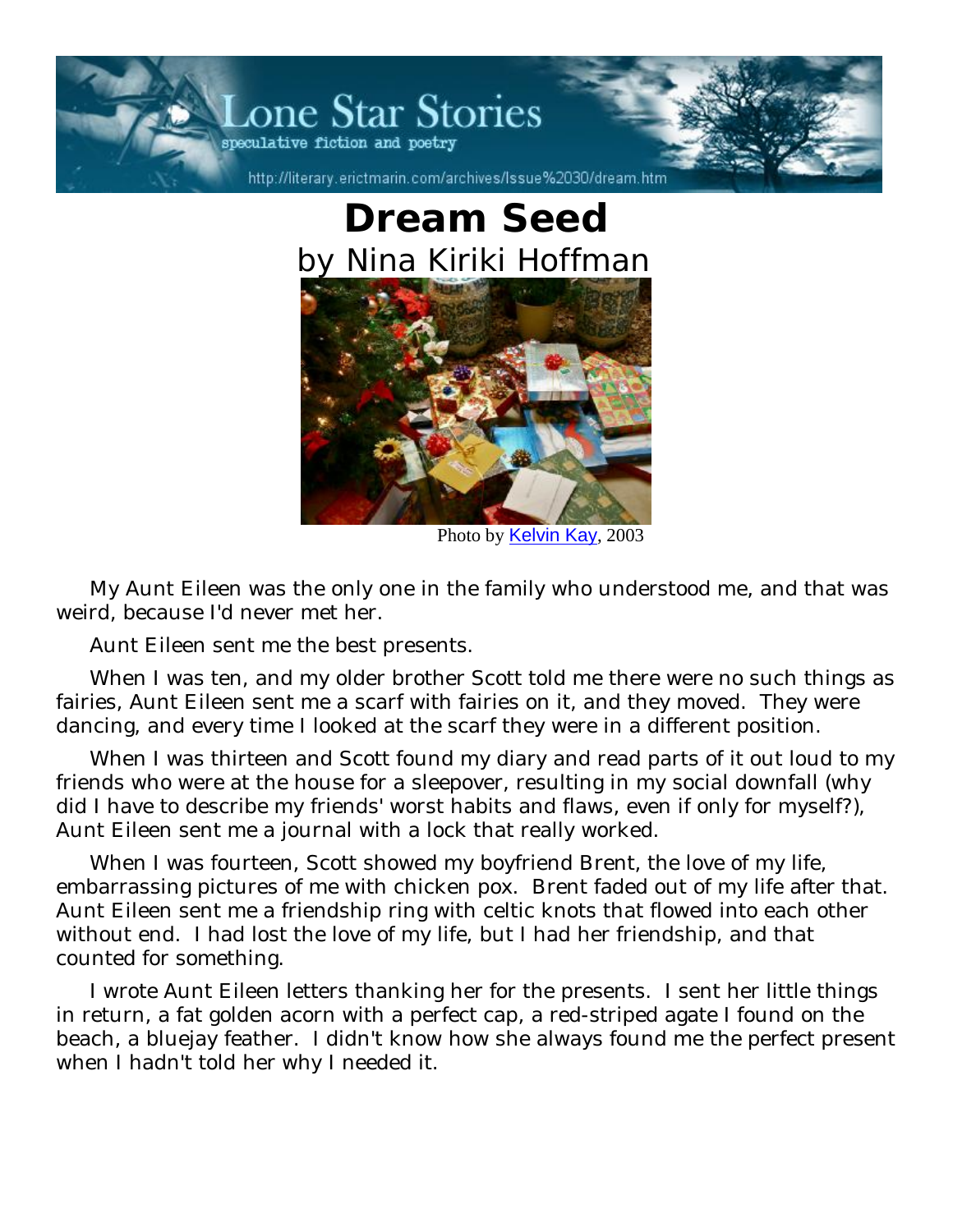This year I was fifteen. I wondered what Aunt Eileen had sent me for Christmas. Scott hadn't done anything terrible to me lately, maybe because I didn't have friends over anymore. I only had two real friends, and we met at one of their houses. I hadn't let Scott know who they were. He was in high school now and could no longer watch me in the cafeteria to see who I was with.

I was still afraid to date boys, though. I would have to tell my mother who I was seeing, and Scott would find out from her, and I just knew he would screw the whole thing up somehow. I was still sure Brent was my one true love, though I'd been noticing another guy, Doug, at school lately, and I knew he noticed me back. Well, a lot of guys noticed me, but I just smiled.

Christmas morning Scott, Mom, and I sat on the floor near our little whitelighted live tree. Dad had left a year ago. Mom said he would call us in the afternoon, but I wasn't even sure if I wanted to talk to him. I was still mad at him for leaving. Plus, he moved halfway across the country so even if I wanted to see him I couldn't.

We each passed out the presents we could reach until there weren't any more under the tree, and then we opened things. Scott tore through the paper quickly to see what was inside. Mom watched him and waited for "thank you"s he was too preoccupied to make, even though she got him a new Wii (I guess she and Dad went in on it together).

Mom had fewer presents — one each from me and Scott, one from Aunt Eileen, a couple of presents she'd brought home from work — her coworkers at the library had given them to her. She had a little stack of Secret Santa gifts from work, too. She opened a present and then waited a while, watching me and Scott.

I tried to slow myself down, open one thing at a time and really look at it. Mom had gotten me new pens, one of them a really nice fountain pen, with special ink. Dad had sent me a new laptop. I really, really wanted it, and I also wanted to hate it because it came from Dad, but ultimately, I had to hug it. Mom had given me stickers to personalize it with, owls and frogs and bats and black kittens, and word processing software. So they must have talked about this, too.

When Scott saw my laptop, he tried to grab it. I hugged it tighter. I wanted to plug it in right away, but not in the living room where Scott could do something to it.

"Scott. Leave your sister alone."

Scott ignored Mom, the way he usually did when she told him to do something he didn't want to. Finally I had to take my laptop up to my room and hide it in a drawer.

My present from Aunt Eileen was small, and I saved it for last. When I opened the black ring box inside the blue paper, I found a small silver seed lying on gold satin. There was a folded note with it. I sat with the box in my hand and stared at it.

"What is it, Damara?" asked my mother.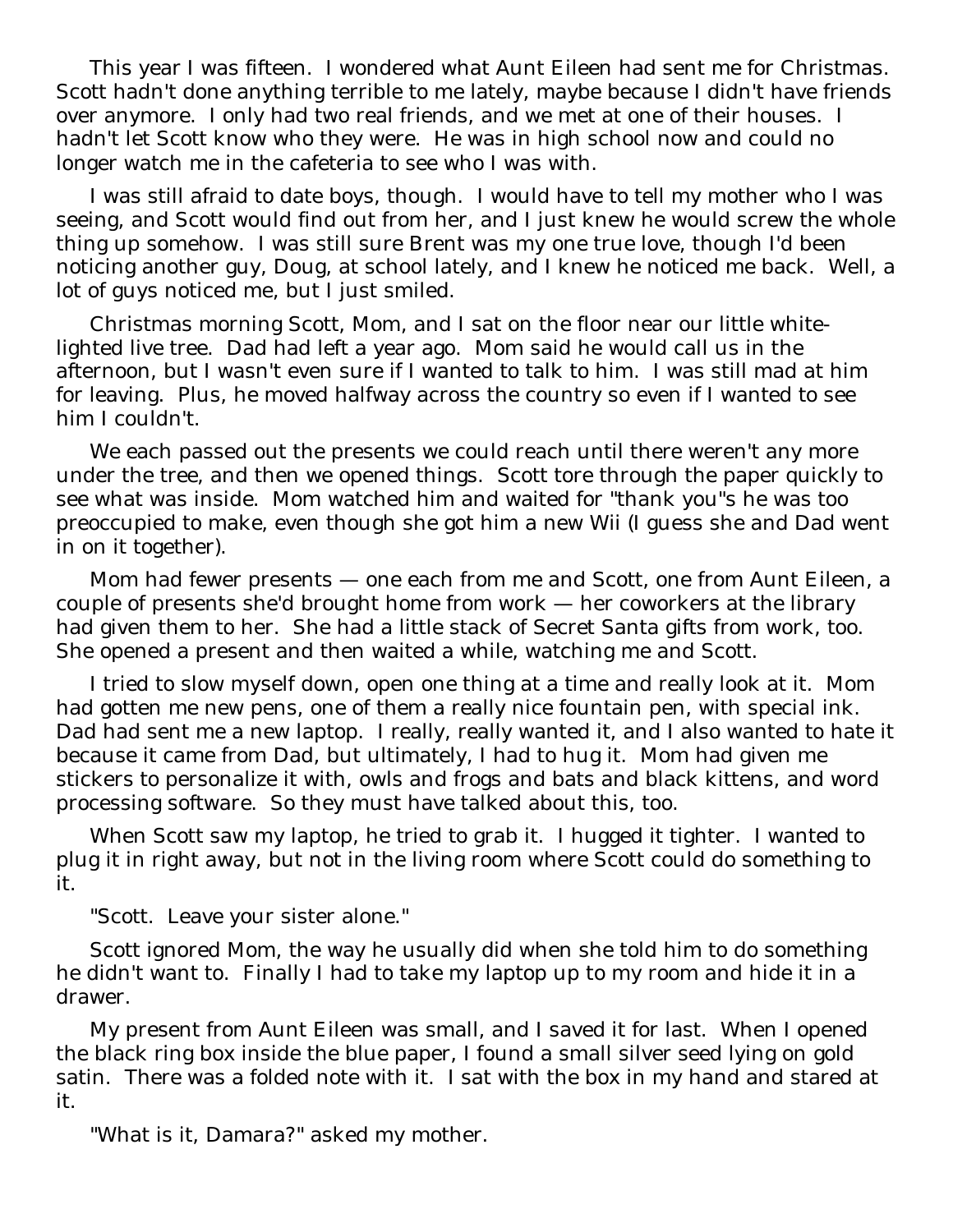"A seed," I said.

"Whoever gave it to you must not know about your black thumb," said Scott. "Maybe you're supposed to eat it." He reached for the seed, and I snapped the box shut and put it in my pocket. He tried to pickpocket it later in the afternoon while we were having the turkey. I excused myself and hid the box in my room, where Scott was not allowed to go, though he went anyway. I wished he'd find something else to do besides snooping on me all the time. I made friends and Scott didn't, and he couldn't figure that out. Maybe he thought I had the secret in my room.

In the afternoon, we visited our cousins and aunts and uncles. Cousin Peter locked Scott in the closet for most of the visit and nobody noticed; we were all playing a noisy game most of the afternoon.

We came home tired. I was ready for bed. I went to my room, locked the door, got out the seed, and unfolded the note.

"Dream Seed," it said.

"Plant this in dirt, water with tears or milk, wait a night, and see what grows."

I snuck downstairs and got a teacup full of dirt from the garden, and one of milk from the fridge. Back in my room, I planted the silver seed in the dirt and watered it with milk. I sat cradling the seed cup and thought about Scott, the way he sabotaged me and made me scared. I managed one tear that dropped into the milkwet dirt.

I set the cup on the dresser and went to sleep.

When I awoke the next morning, a boy sat on my desk chair, watching me. He was dressed in green leafy things that covered everything about him but his face and hands. His hair was wild and dark. His face was peaceful. He smiled when he realized I was looking at him.

He didn't scare me, and I didn't know why. I sat up. "Who are you?"

"Ranir," he said.

I saw that a vine grew from the teacup on the dresser down to the toe of Ranir's left foot.

"Are you my dream?" I asked.

"Am I? Maybe you're mine." He smiled again. "Who are you?"

"I'm Damara."

He came to my bed. The vine attached to his toe broke off. He sat on my bed, leaned toward me. I was afraid. He smelled like sagebrush and clean dirt, and his eyes were gold-flecked brown.

"What—" What had Aunt Eileen sent me? I hadn't been dreaming about anything like him. "What do you want?"

"I want to know you," said Ranir.

"Why?" I huddled in my blanket.